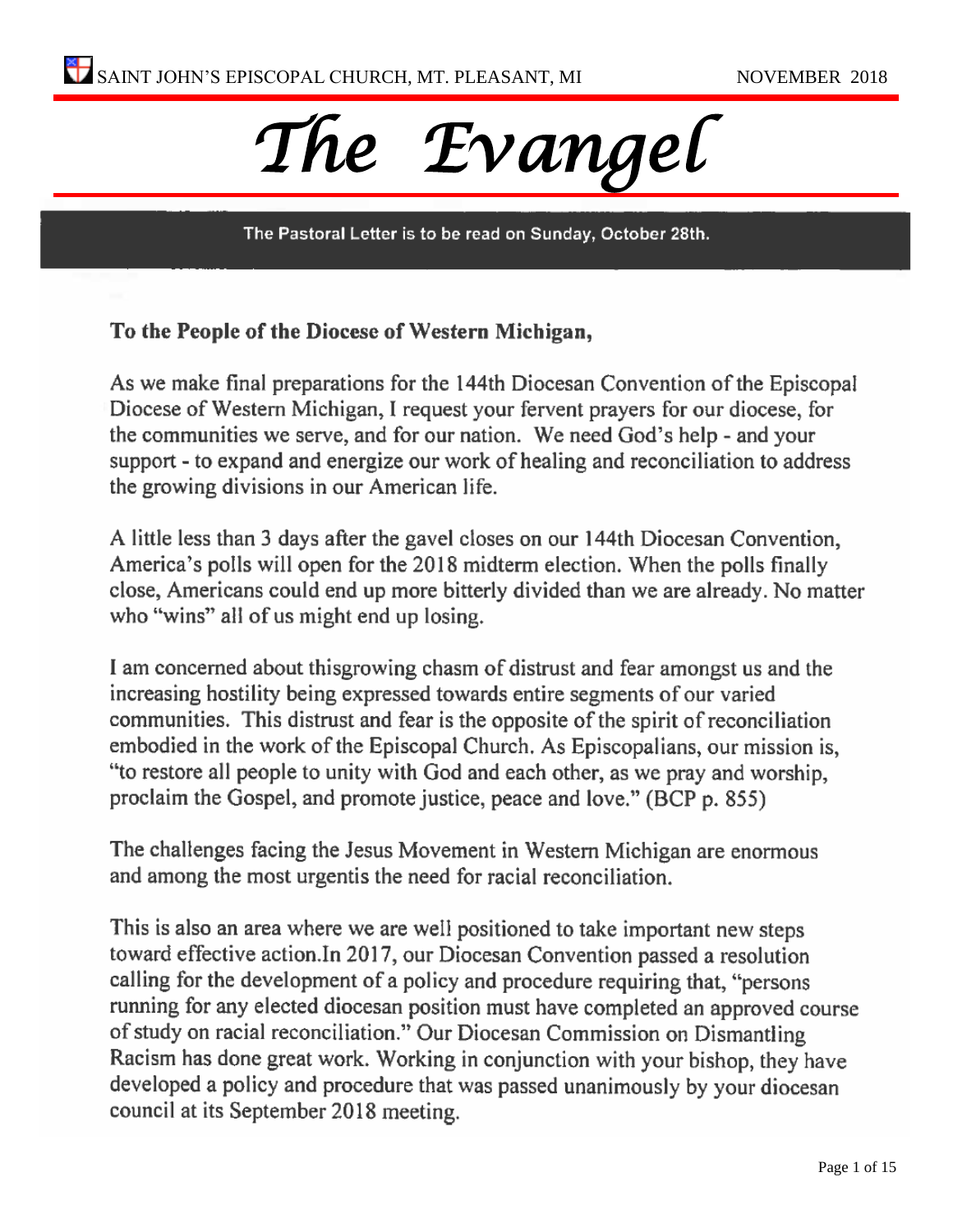# $\bullet$  SAINT JOHN'S EPISCOPAL CHURCH, MT. PLEASANT, MI NOVEMBER 2018

Regardless of who you are - your background or your beliefs - we are all shaped by systems, including within the Church, in which attitudes, social practices, and power dynamics intentionally and unintentionally create unfair advantages or disadvantages for groups of people based on race.

Simply put, racism is prejudice coupled with power. Racism in all its varieties exists to help those holding power and control to maintain power and control.

It is only when we see and recognize the overarching role of racism as a system that we can begin to examine its consequences and seek ways to change. Our sincere engagement in dismantling racism is a necessary step toward making visible God's likeness and goodness in every person.

As your Bishop, I now call upon us to take up our mission - to seek restoration and unity by fully giving ourselves to the work of dismantling racism in our lives.

The new policy and procedure for Dismantling Racism in the Episcopal Diocese of Western Michigan outlines a course of study on racism awareness and reconciliation.

- . Phase One Understanding the history of racism: US origins of racism, institutional racism, awareness of personal bias.
- Phase Two Committing to intentional personal and public change.
- Phase Three Creating a parish plan and determining outcomes to be measured and follow-up activities to maintain momentum.

This will not be easy work. It will require humility, vulnerability, honesty and courage. It will take graceful listening with gentle responses. It will require patience and prayer, lots of prayer, as we seek to shift our awareness and our actions, so we might become agents of healing and reconciliation in our communities and in our time.

I look forward to taking up this work with you and moving deeper into our relationship with God as we move deeper intorelationship with one another.

I am honored to be your bishop.

May the blessing of God Almighty be with us now and always,

#### The Rt. Rev. Whayne M. Hougland, Jr.

IX Bishop, The Episcopal Diocese of Western Michigan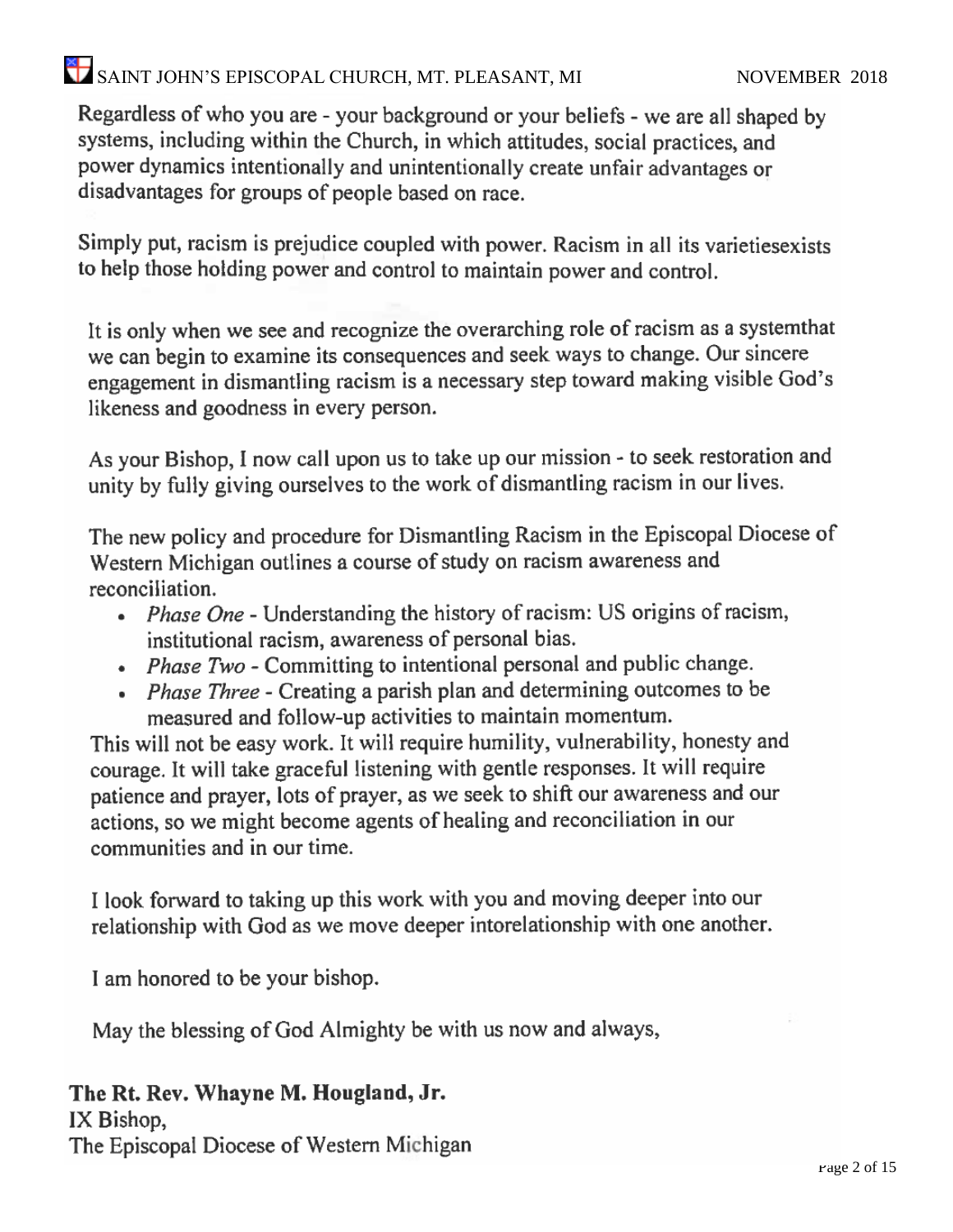# $\overline{\bullet}$  SAINT JOHN'S EPISCOPAL CHURCH, MT. PLEASANT, MI NOVEMBER 2018

Dear people and friends of St. John's,

The Rev. Sr. Diane Stier, the Rev. Dn. Nancy and Henry Fulton, Karen Varanauskas, and I will attend the 144th Diocesan Convention on November 2-3 at the Radisson Hotel in Lansing. Bishop Hougland will receive Jonathan Korpi into the Episcopal Church during Saturday's Convention Eucharist at St. Paul's Episcopal Church.

The Diocesan Office is moving! Bishop Hougland and most of his staff are moving from the Episcopal Center in Kalamazoo to office space at Holy Trinity Episcopal Church, 5333 Clyde Park Ave., S.W., in Wyoming, Michigan, by January 1, 2019. This is part of the restructuring plan of our diocese.

The Rev. Sr. Diane Stier and the Rev. Deacon Nancy Casey Fulton have agreed to extend their services to us through January 31, 2019. We are most fortunate and truly grateful for their services during this transition period!

At its regular meeting on October 14, the Vestry approved the *Vestry Charge to the Search Committee.* This document will guide the Search Committee throughout the search process.

Your Vestry will start to form the Search Committee at its next meeting on Sunday, November 4. So far, we have 13 nominees and/or volunteers to consider for eight positions on the Search **Committee** 

The Rev. Canon Missioner Val Ambrose, Central Region, is currently the supply priest at St. Andrew',s in Grand Rapids. In the early months of our search process, we may be assisted by the Rev. Canon Missioner Anne C. Hallmark, Northern Region, based in Traverse City.

Our annual Stewardship Campaign is underway! Consider increasing your pledge by 5% to maintain a strong parish budget. This is vitally important in our search process for a new rector.

Please complete the survey from the Center for Christian Spirituality online or in print. Your comments and ideas are crucial.

The Restoration House homeless shelter comes to St. John's on Nov. 4-18. Sign up to welcome our guests as best you can!

Thanks to Jr. Warden Nancy Kinney for overseeing the painting of the Parish House exterior. It looks great!

Thanks to Jerry and Lee Thomas for drywalling the storage room ceiling in the Old Rectory.

VOTE ON NOVEMBER 6!

Peace,

David

Sr. Warden & Verger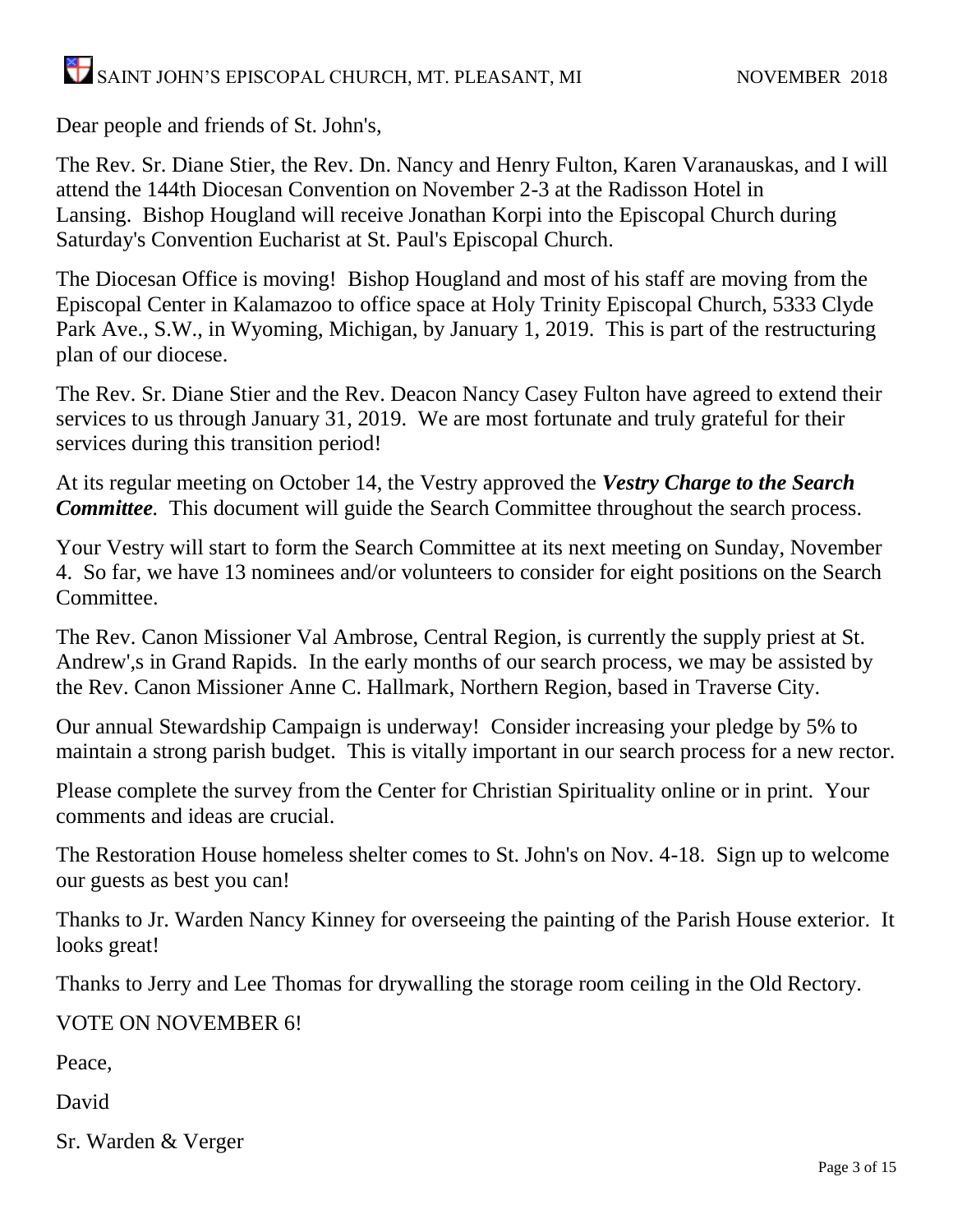

**Remember Our Homebound Members** Stop by to visit or drop a card to our parish members who are homebound.

### **Alma Dickerson**

461 E. Wing Rd., Mt. Pleasant 772-2516.

#### **Al Neal** Maplewood, 1945 Churchill Blvd. Mt. P - 773-6172

### **St. John's Prayer Group**

The 16 members of the Prayer Group offer petitions daily for the church and for specific requests. All parishioners are welcome to become members of



the Prayer Group or to submit requests by calling Sandy Wood, 773-9326, Martha Rarick, 773-7510, or the church office at 773-7448.

### **Home Communion**

Just a reminder: you should let the parish office know if you are ill and wish to receive communion or a visit from either the clergy or a Lay Eucharistic Minister.



| Harry Nicholson       | 2              |
|-----------------------|----------------|
| Mary Cook             | $\overline{4}$ |
| Rebecca DeLong        | $\overline{4}$ |
| Colin Alton           | 8              |
| Eileen Swinehart      | 8              |
| Carrie Blackburn      | 13             |
| Randi L'Hommedieu     | 14             |
| Tim Hartshorne        | 15             |
| Janice Schurr         | 15             |
| Katelyn Kelly         | 16             |
| Marlene Shinn         | 18             |
| Nancy Fulton          | 19             |
| Alma Dickerson        | 20             |
| Gabriel Kney          | 21             |
| <b>Bill Henderson</b> | 23             |
| Diane Stier           | 24             |
| Jon Scott Schaffer    | 29             |
|                       |                |



#### **Parish House Kitchen Linens**

If you took the kitchen towels and dish cloths home to wash after Coffee Hour, we do appreciate that! However…you need to remember to return them to the kitchen as soon as you can! We want to be sure that

our next Hosts have fresh, clean linens when they are needed! Thank you!

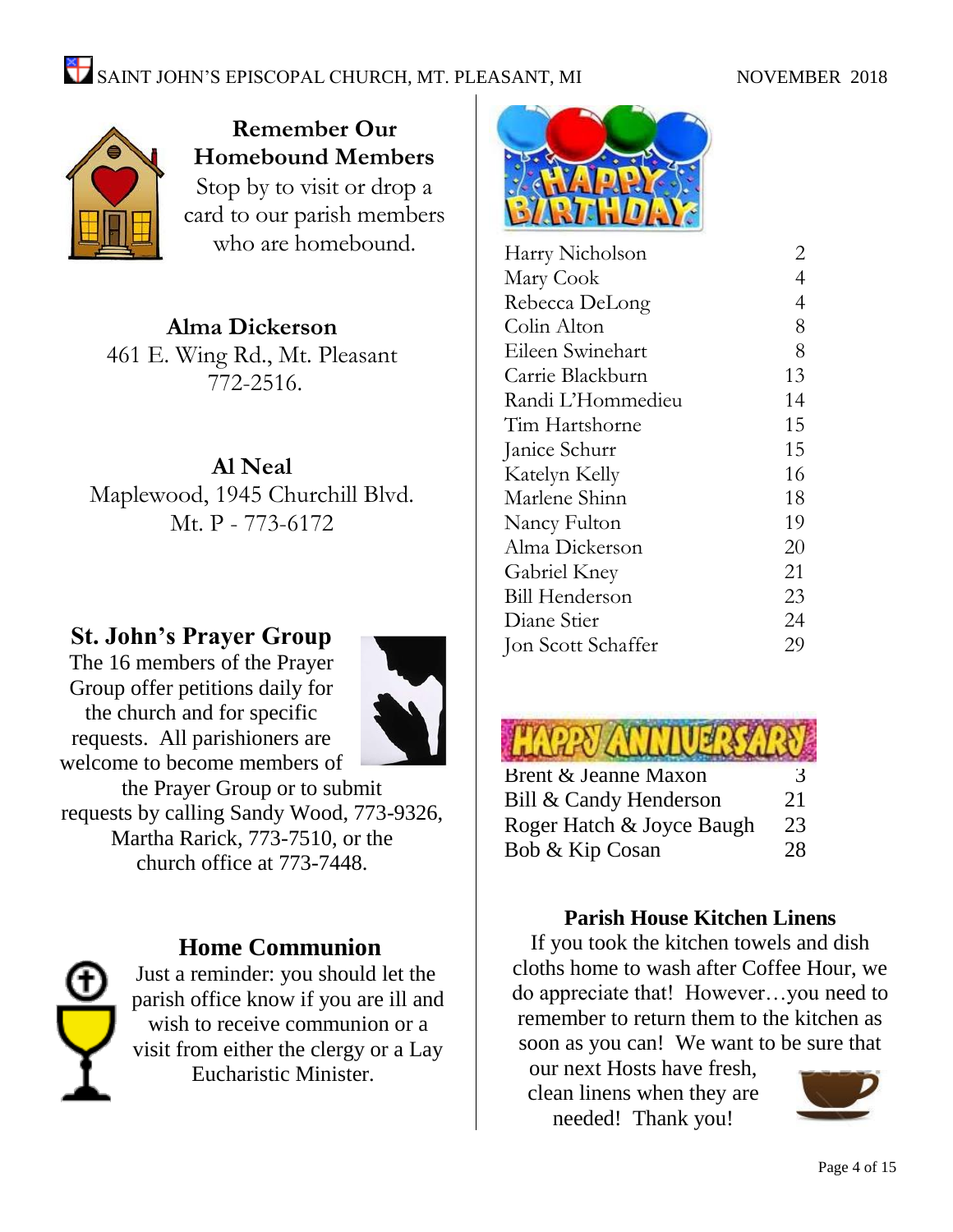## Outside the Tent

As I write this Henry and I are in Pittsburgh, his hometown, visiting his remaining sibling, Barbara Ann (BA). She will be ninety years old in November, and so our time with her is a sort of early birthday celebration, as well as time to catch up on our lives. Henry has been working on family history, most recently his Levan ancestors, French Huguenots who emigrated to eastern Pennsylvania in 1715. As we sat with BA this morning, we talked about these refugees from religious persecution, who found peace and prosperity in this new land. Much has been written about them, their memory kept alive by their gravestones and by the annual family reunion of their progeny.

Our conversation this morning reminded me of the reading from Ecclesiasticus 44:1-10, 13-14, which we often use on All Saints Day. The passage first sings of those who live on in memory: "Let us now sing the praises of famous men. . . ." But it then goes on to acknowledge those who have been forgotten:

 *but of others there is no memory. . . They have perished as though they had never existed . . . They have become as though they had never been born. . . But these were also godly men [and women] whose righteous deeds have not been forgotten."*

Sixteen years ago, when I was a fairly new hospice chaplain, I officiated a graveside service for "Paul," a man who lived in poverty, whose family could not manage the expense of a marker for his grave or a service at the funeral home. "Paul" was buried in relative anonymity, and yet this man stood in God's holy place. He had "clean hands and a pure heart," for his creator was with him in his hardscrabble life.

I have carried with me all these years the memory of this man: he is for me the essence of what we celebrate on All Saints' Day—and All Souls' Day as well—for I believe these two days are one long celebration of the place of God's people in the great heart of God. A few years ago, as I sat on the stairs waiting for trick-or-treaters, I began to reflect on "Paul." As the occasional goblin came to our door I scribbled the notes that culimanated in this poem:

*They come surging up my front steps, ghosts and pirates, princesses and tender monsters, bags held out eagerly, "trick or treat" barely forming on infant tongues. Their parents hover near, urging them forward as though the sweets of this evening*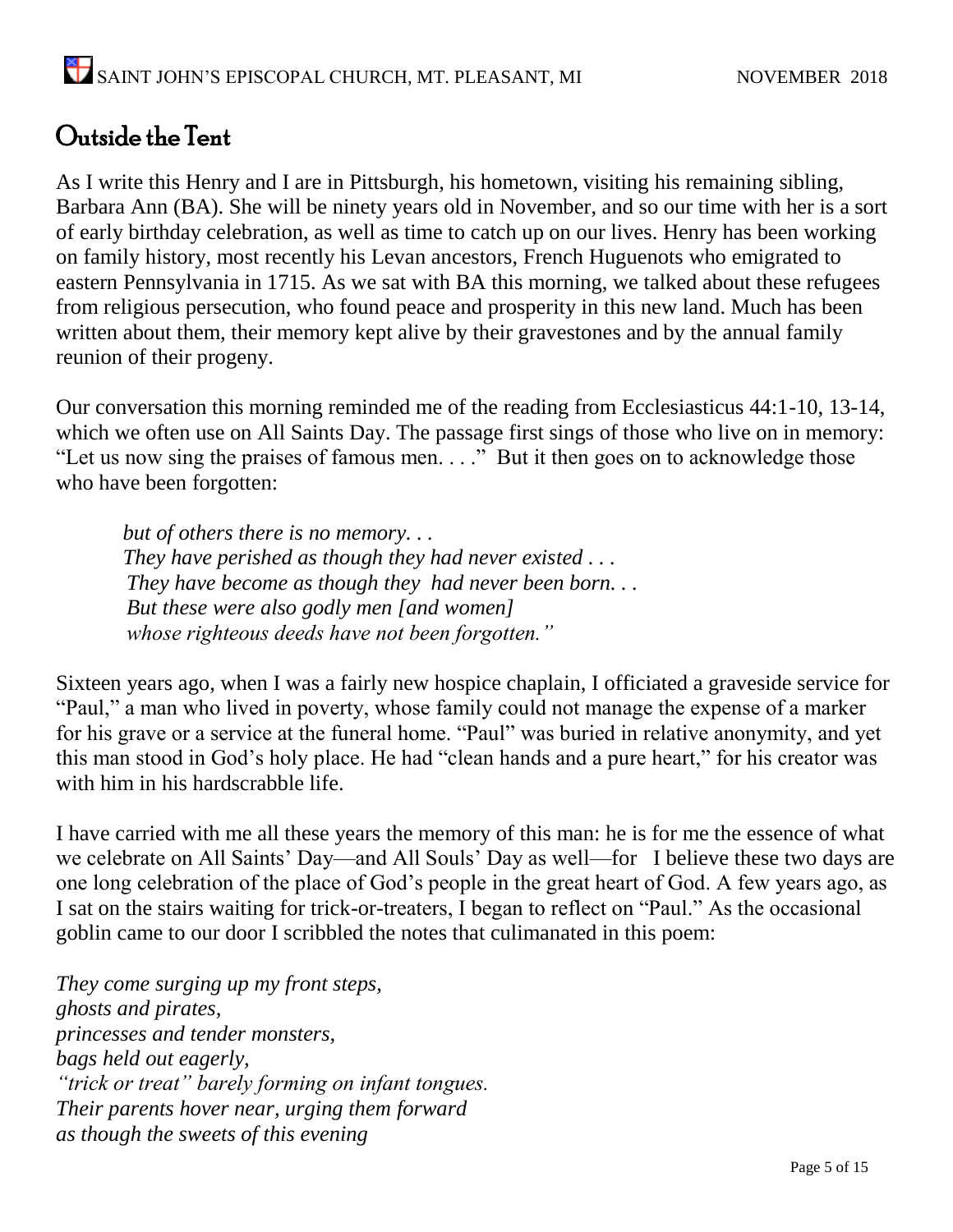*could shape into gems the raw material of their young lives.*

*I sit against the balustrade, minding the door, remembering a man I buried one September: a rough man, sharpened on hard work and hard times, a man who died in unwashed sheets, cold autumn wind licking at him through the chinks in his bedroom wall.*

*He lies in an unmarked grave where a hill crests above thick forest, where sometimes, on an autumn day, I climb to recall the afternoon I held him in my hand his gentle soul, his survivor's grit, his tenderness for his children, his passion for his wife and offered back to his grieving family this man formed of pleasure and pain, this gem shining in September sunlight, this child of God.*

Our intention is to arrive home from our travels on Halloween afternoon, and so we hope to celebrate All Souls and All Saints with you on November first and fourth.

Blessings on you, and on all God's saints. Nancy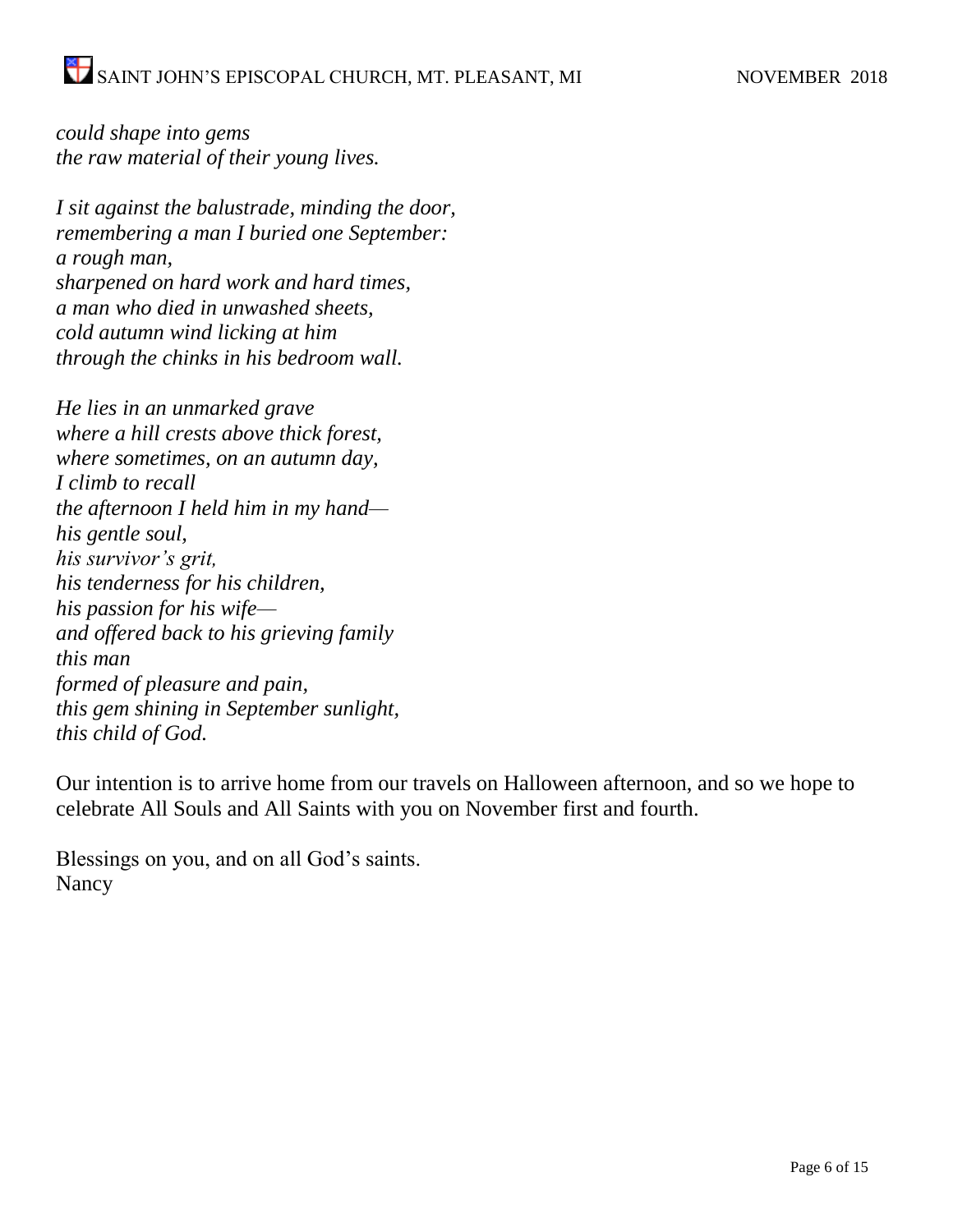# **Thanksgiving Baskets**

We have updated the list of items to be purchased for the Thanksgiving Baskets we donate to the Women's Shelter. There is a signup sheet in the Narthex so that we do not have overlapping items donated. Please include your name and the quantity you will purchase next to the item. If you have questions, contact Bernice Cole at 989-317-8066 or Ella Jo Regan at 603.-520-1932/ Tjank you.

#### **Please have all donations in by Sunday, November 18th .**

| 6 Turkeys (provided by Max and Emily's) |                                            |
|-----------------------------------------|--------------------------------------------|
| 6 bags/boxes of stuffing                | 6 jars of juice                            |
| 6 jars/cans of gravy                    | 6 boxes of cereal                          |
| <b>6cans of cranberry sauce</b>         | 6 cans of applesauce                       |
| 6 cans of vegetables                    | 6 [aclages pf cpploes]                     |
| 6 cans of fruit                         | 6 boxes of muffin mix                      |
| 6 jars of peanut butter                 | 6 rolls of paper towels                    |
| 6 jars of jam                           | 3 Laundry baskets (sample size in Narthex) |

We will purchase the fresh items – eggs, milk, butter, bread, Pies and potatoes.



To our relatives at St. John's.

On June 2, 2018 many of you attended the flute concert benefiting the Re-Member organization. During our time together much was discussed about the young adults at Pine Ridge that learned to play the Native American Flute. I am proud to report that the Pine Ridge Flute Society recently received recognition as:

" FLUTIST OF THE YEAR " - "Pine Ridge Flute Society", at the Eighteenth Annual Native American Music Awards hosted in Niagara Falls in New York.

Thanks for attending the benefit and supporting this positive life event.

Jim and Pat Thurston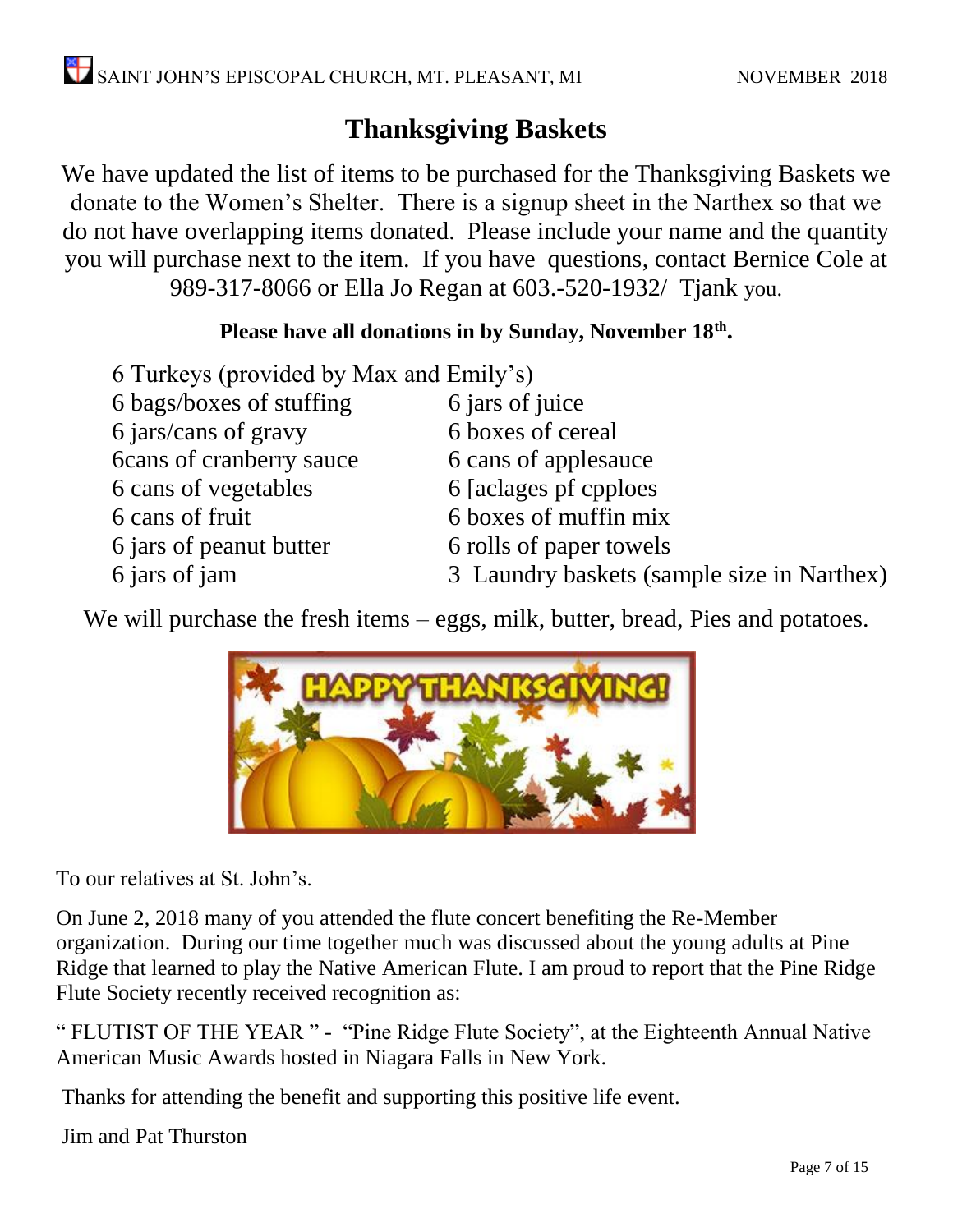

# *November 2018 Sunday Lay Ministry*

| <b>DATE</b>                                                                              | <b>LESSONS</b>              | <b>PRAYERS</b>       | <b>GREETERS</b>         | <b>COFFEE</b><br><b>HOUR</b><br><b>HOSTS</b> | <b>ACOLYTES</b>   | <b>ALTAR</b><br><b>GUILD</b> |
|------------------------------------------------------------------------------------------|-----------------------------|----------------------|-------------------------|----------------------------------------------|-------------------|------------------------------|
| <b>November</b>                                                                          | 8:00 a.m.                   | 8:00 a.m.            |                         |                                              |                   |                              |
| 4                                                                                        | Barbara                     | <b>Martha Rarick</b> | David and               | Carol Lauffer                                | Emma              | Pamela                       |
|                                                                                          | Sheperdigian                |                      | Jennifer                | and Lynne                                    | Dingman           | Dingman and                  |
| <b>All Saints'</b>                                                                       | 10:00 a.m.                  | 10:00 a.m.           | Dingman                 | L'Hommedieu                                  |                   | Harriett White               |
| <b>Sunday</b>                                                                            | Karen                       | Sandy Wood           |                         |                                              |                   |                              |
|                                                                                          | Varanauskas                 |                      |                         |                                              |                   |                              |
|                                                                                          | Lectionary: Isaiah 25:6-9   | Psalm 24             | Revelation 21:1-6a      | John 11:32-44                                |                   |                              |
| <b>November</b>                                                                          | 8:00 a.m.                   | 8:00 a.m.            |                         |                                              |                   |                              |
| 11                                                                                       | <b>Steve</b>                | Peg Hicks            | Ford and                | Rod Leslie and                               | Emma              | Pamela                       |
|                                                                                          | <b>Berkshire</b>            |                      | Pamela                  | Marian Matyn                                 | Dingman           | Dingman and                  |
| 25                                                                                       | 10:00 a.m.                  | $10:00$ a.m.         | Dingman                 |                                              |                   | Harriett White               |
| <b>Oentecist</b>                                                                         | Jessica                     | Nancy                |                         |                                              |                   |                              |
|                                                                                          | Vinciguerra                 | Hartshorne           |                         |                                              |                   |                              |
|                                                                                          | Lectionary: 1 Kings 17:8-16 | Psalm 146            | Hebrews 9:24-28         | Mark 12:38-44                                |                   |                              |
| <b>November</b>                                                                          | 8:00 a.m.                   | 8:00 a.m.            |                         | Christi                                      |                   | Lynne                        |
| 18                                                                                       | Jim Thurston                | <b>Jim Thurston</b>  | Joan Kadler             | Brookes, D.J.                                | Rex               | L'Hommedieu                  |
|                                                                                          | 10:00 a.m.                  |                      | and Mary                | and Misha                                    | Dingman           | and Martha                   |
| 26                                                                                       | Anne Heibert                | 10:00 a.m.           | Kiesgen                 | Proctor                                      |                   | Rarick                       |
| <b>Pentecost</b>                                                                         | Alton                       | Henry Fulton         |                         |                                              |                   |                              |
|                                                                                          | Lectionary: Daniel 12:1-3   | Psalm 16             | Hebrews 10:11-14, 19-25 |                                              | Mark 13:1-8       |                              |
| <b>November</b>                                                                          | 8:00 a.m.                   | 8:00 a.m.            |                         |                                              |                   | Lynne                        |
| 25                                                                                       | Peg Hicks                   | Martha Rarick        | David, Nancy            | Harriettt                                    | Jonathan          | L'Hommedieu                  |
|                                                                                          | 10:00 a.m.                  | 10:00 a.m.           | and Matthew             | White and                                    | Korpi             | and Martha                   |
| Last                                                                                     |                             | Joan Kadler          | Kinney                  | Sandy Wood                                   |                   | Rarick                       |
| Pentecost                                                                                |                             |                      |                         |                                              |                   |                              |
| Lectionary: Daniel 7:9-10, 13-14<br>John 18:33-37<br>Psalm 93<br>Revelation 1:4b-8       |                             |                      |                         |                                              |                   |                              |
| <b>December</b>                                                                          | 8:00 a.m.                   | 8:00 a.m.            |                         |                                              |                   | Pamela                       |
| $\overline{2}$                                                                           | Martha Rarick               | Peg Hicks            | Tom and                 | Colin, Anne,                                 | <b>Adam Baker</b> | Dingman and                  |
|                                                                                          | 10:00 a.m.                  |                      | Mary Ellen              | and Matthew                                  |                   | Peg Hicks                    |
| <b>Advent 1</b>                                                                          | Mary Ellen                  | 10:00 a.m.           | Cochrane                | Alton                                        |                   |                              |
|                                                                                          | Cochrane                    | Mary Kiesgen         |                         |                                              |                   |                              |
| Lectionary: Jeremiah 33:14-16<br>Psalm 25:1-9<br>1 Thessalonians 3:9-13<br>Luke 21:25-36 |                             |                      |                         |                                              |                   |                              |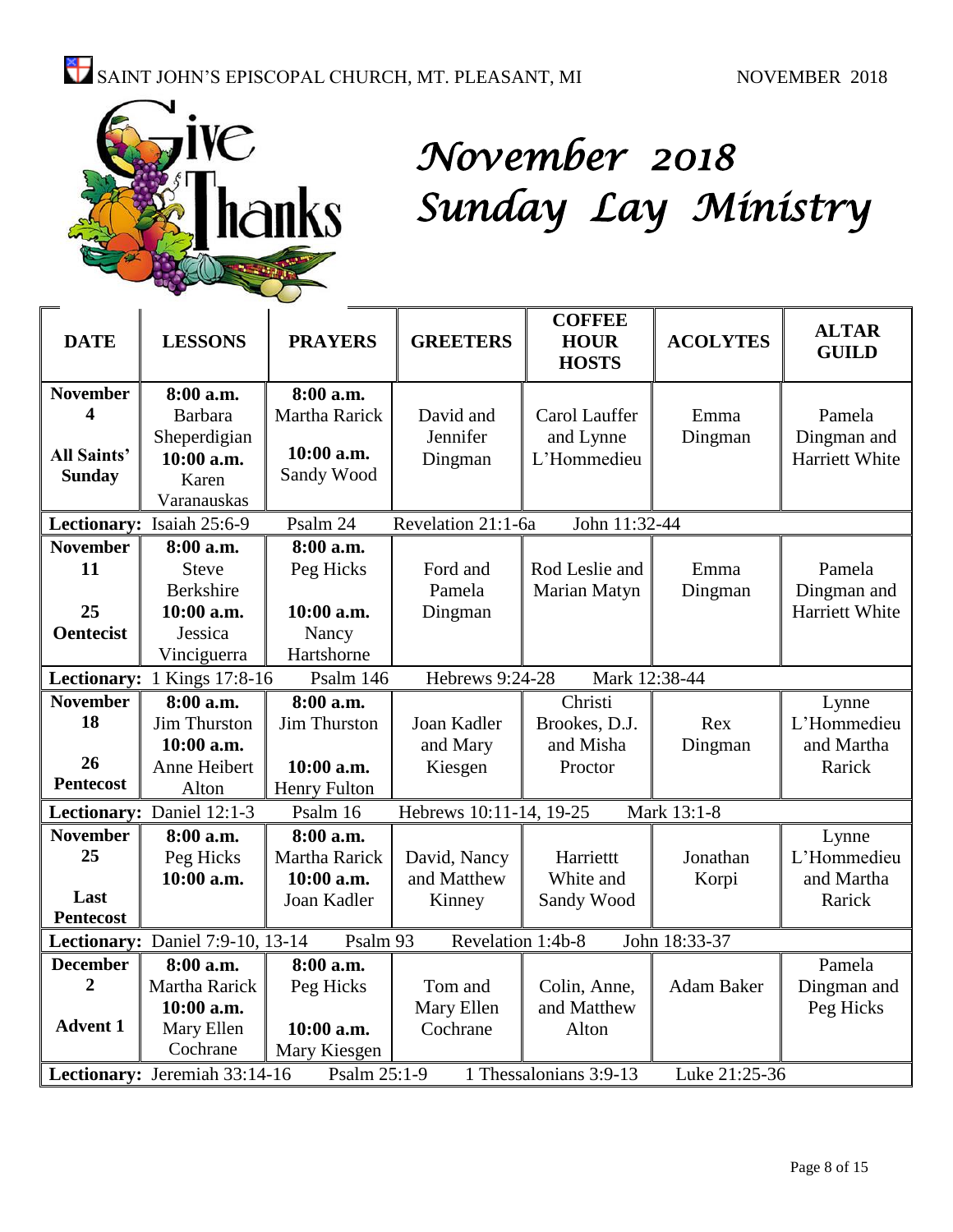$\sum_{i=1}^{N}$  SAINT JOHN'S EPISCOPAL CHURCH, MT. PLEASANT, MI NOVEMBER 2018

# NOVEMBER 2018 at St. John's Episcopal Church. For updates, visit the Parish Website and click on "Calendar"

REMEMBER - Saturday Night, November 3, Set your clocks BACK one hour!

| Sunday                                   | Monday               | Tuesday         | Wednesday | Thursday        | Friday               | Saturday      |
|------------------------------------------|----------------------|-----------------|-----------|-----------------|----------------------|---------------|
| All Saints'<br>NOV <sub>4</sub>          | 5                    | 6               |           | 8               | 9                    | 10            |
| 8 a Holy Eucharist                       | 9:30 a.m. Staff      | 10 a.m. Tai Chi |           |                 | <b>Office Closed</b> |               |
| 9 a Sunday School                        | Meeting              |                 |           | 10 a.m. Tai Chi |                      |               |
| 10 a Choral Eucharist                    |                      | 5:3-p.m. Yoga   |           |                 |                      |               |
| 10 a Pine River                          | 12 Noon DOK          |                 |           | 5:30 p.m.       |                      |               |
| 11:30 Vestry Meeting                     |                      | 7 p.m.          | 6:30 p.m. | Choir Rehersal  |                      |               |
| 5 p. Holy Euchars at                     | 4 p.m.               | Compassionate   | Yoga      |                 |                      |               |
| Emmaus                                   | <b>Music Meeting</b> | Friends         |           |                 |                      |               |
| 5 p Yoga                                 |                      |                 |           |                 |                      |               |
|                                          | 5:30 a.m.EfM         |                 |           |                 |                      |               |
| 25 Pentecost<br>11                       | 12                   | 13              | 14        | 15              | 16                   | 17            |
| 8 a Holy Eucharist                       | <b>Office Closed</b> |                 |           |                 | <b>Office Closed</b> |               |
| 9 a Sunday School                        | Veterans' Day        | 10 a.m. Tai Chi |           | 10 a.m. Tai Chi |                      |               |
| 10 a Choral Eucharist                    | Observed             |                 |           |                 |                      |               |
| 10 a Pine River                          | 4 p.m.               | 5:30 p.m. Yoga  |           | 5:30 p.m.       |                      |               |
| 5 p. Holy Euchars at                     | <b>Music Meeting</b> |                 | 6:30 p.m. | Choir Rehersal  |                      |               |
| Emmaus                                   |                      |                 | Yoga      |                 |                      |               |
| 5 p Yoga                                 | 5:30:p.m. EfM        |                 |           |                 |                      |               |
| 18<br>26 Pentecost                       | 19                   | 20              | 21        | 22              | 23                   | 24            |
| 8 a Holy Eucharist                       | <b>EVANGEL</b>       |                 |           |                 | <b>Office Closed</b> |               |
| 9 a Sunday School                        | Deadline             | 10 a.m. Tai Chi |           |                 |                      |               |
| 10 a Choral Eucharist                    |                      |                 |           | Happy           |                      |               |
| 10 a Pine River                          | 4 p.m.               |                 |           | Thanksgiving    |                      |               |
| 5 p. Holy Euchars at                     | <b>Music Meeting</b> | 5:30- p.m. Yoga | 6:30 p.m. |                 |                      |               |
| Emmaus                                   |                      |                 | Yoga      |                 |                      |               |
| 5 p Yoga                                 | 5:30p.m. EfM         |                 |           |                 |                      |               |
| $\overline{25}$<br><b>LAST</b> Pentecost | 26                   | 27              | 28        | 29              | 30                   | <b>DEC. 1</b> |
| 8 a Holy Eucharist                       |                      |                 |           |                 | <b>Office Closed</b> |               |
| 9 a Sunday School                        |                      | 10 a.m. Tai Chi |           | 10 a.m. Tai Chi |                      |               |
| 10 a Choral Eucharist                    | 4 p.m.               |                 |           |                 |                      |               |
| 10 a Pine River                          | <b>Music Meeting</b> |                 |           | 5:30 p.m.       | 5                    |               |
| 5 p. Holy Euchars at                     |                      | 5:30- p.m. Yoga | 6:30 p.m. | Choir Rehersal  |                      |               |
| Emmaus                                   | 5:30 p.m. EfM        |                 | Yoga      |                 |                      |               |
| 5 p Yoga                                 |                      |                 |           |                 |                      |               |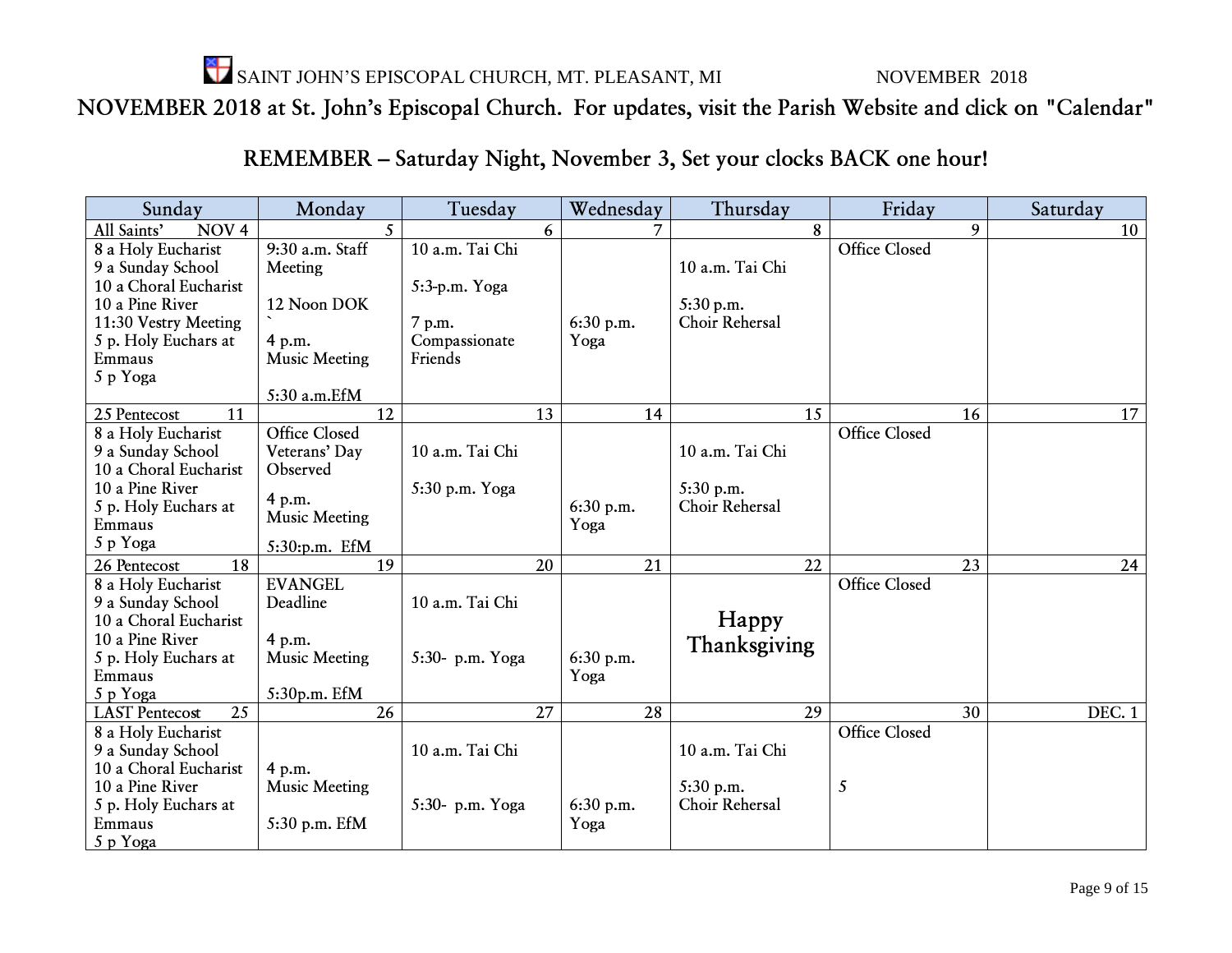**This is our Greeter/Coffee Hour Host Schedule—If you cannot serve on the date you were given, please exchange dates with someone else on the list and call the Parish Secretary at 773-7446**

**Greeters**



#### **November**

- David and Jennifer Dingman
- Ford and Pamela Dingman
- Joan Kadler and Mary Kiesgen
- David, Nancy, and Matthew Kinney

#### **December**

- Tom and Mary Ellen Cochrane
- Rod Leslie and Marian Matyn
- Colin, Anne, and Matthew Alton
- Need 2 volunteers!
- Ulana Klymyshyn and Lynne L'Hommedieu

#### **January 2019**

- Clancy and Pat DeLong
- David and Jennifer Dingman
- Ford and Pamela Dingman
- Joan Kadler and Mary Kiesgen

**Coffee Hour Hosts**



#### **November**

- Carol Lauffer and Lynne L'Hommedieu
- Rod Leslie and Marian Matyn
- Christi Brookes, D.J. and Misha Proctor
- Harriett White and Sandy Wood

#### **December**

- Colin, Anne, and Matthew Alton
- Ralph Baber and Karen Varanauskas
- Sharon Bolton and Elizabeth Brockman
- Clancy and Pat DeLong
- Bring your leftover Holiday goodies to share!

#### **January 2019**

- David and Jennifer Dingman
- Ford and Pamela Dingman
- Joan Kadler and Mary Kiesgen
- David, Nancy and Matthew Kinney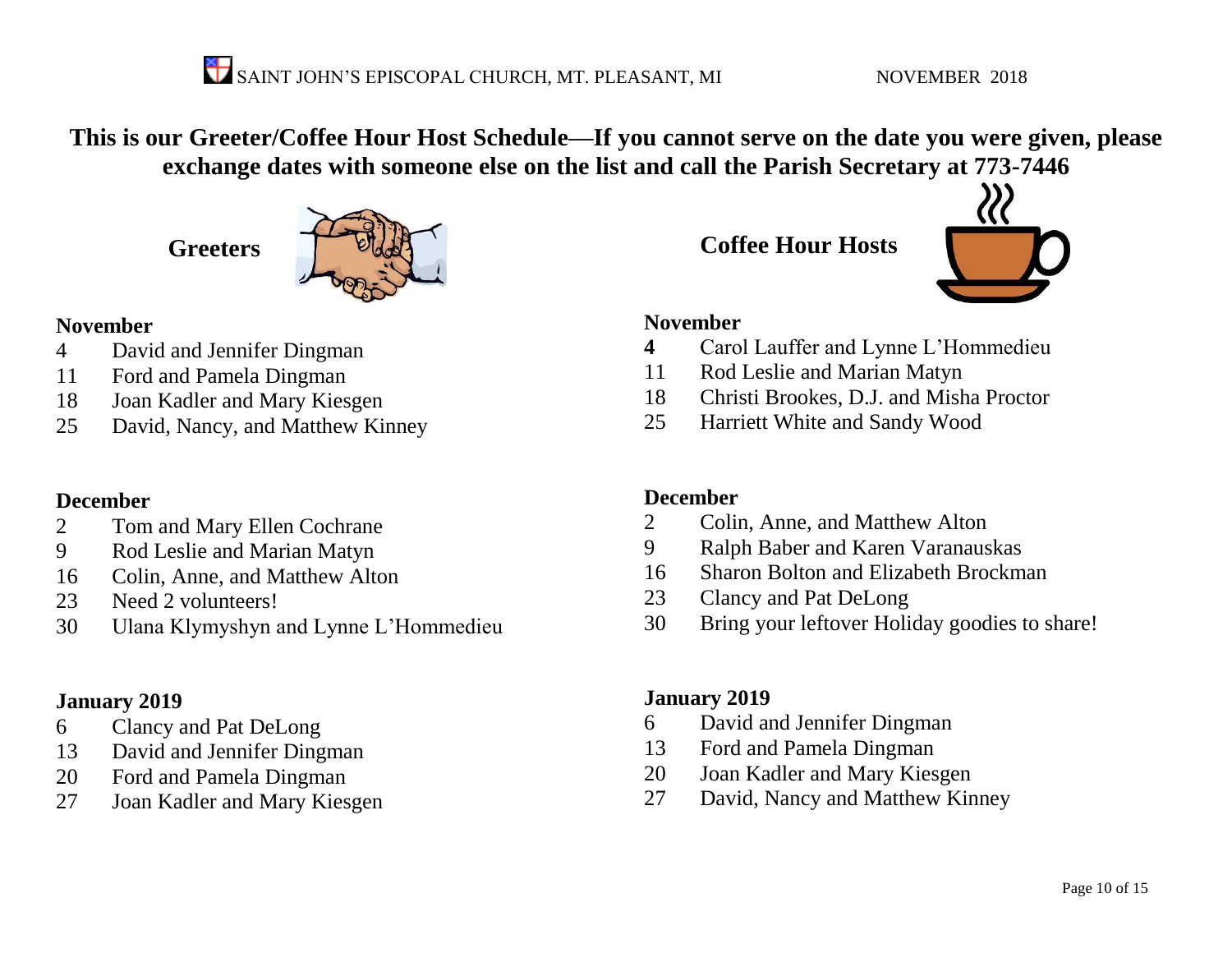#### **St. John's Episcopal Church Mt. Pleasant, MI 48858 Vestry minutes for October 14th, 2018**

Present are Adam Baker (clerk), David Shirley, Marcia David, Nancy Herman-Kinney, Bernice Cole, Clancy DeLong, Harriett White, Eric Vinceguerra, Ella Jo Regan, Sr. Diane Steir (guest)

David opens with a prayer, Nancy moves to approve September minutes, Eric seconds. Vestry approves September minutes.

David and Diane reported on the Central Region Pre-Convention Meeting on October 6 at St. Andrew's, Grand Rapids. They report a very healthy budget. Also, the diocesan offices will move from Kalamazoo to Holy Trinity Episcopal Church in Wyoming, MI, by January 1, 2019. The Rev. Canon Missioner Val Ambrose will have an office in the new location. The Rev. Canon Anne Hallmark (Northern Region) will probably help us in the early stages of the search process while Canon Ambrose serves as supply priest at St. Andrew's, Grand Rapids.

Nancy reports that three sides of the parish house are now painted. The rainy weather had slowed down the final side the past few weeks.

Clancy reports that growing the church is a central long-tern concern for him as the parish treasurer. Clancy reports that the mortgage balance has dropped below \$180,000. Clancy also points out that the Rector's discretionary fund line has been renamed the Ministerial discretionary fund. Clancy reports that elevator maintenance will go up to \$2,200 per year: \$1,500 per year for the state and \$200 per quarter for inspection. Clancy also points out that many line items have been dropped from the budget because they were related to Wayne.

David reports that Val gave him a possible template for the charge. It included a suggestion to publish the search committee's minutes in the Evangel and on the website, but other than that his draft hasn't changed.

Eric moves to approve David's draft charge, Bernice seconds. Vestry approves. David stresses that he would like to get the search committee underway by early November. Marcia moves we adjourn, Ella seconds. Vestry adjourns.

Faithfully submitted, Adam Baker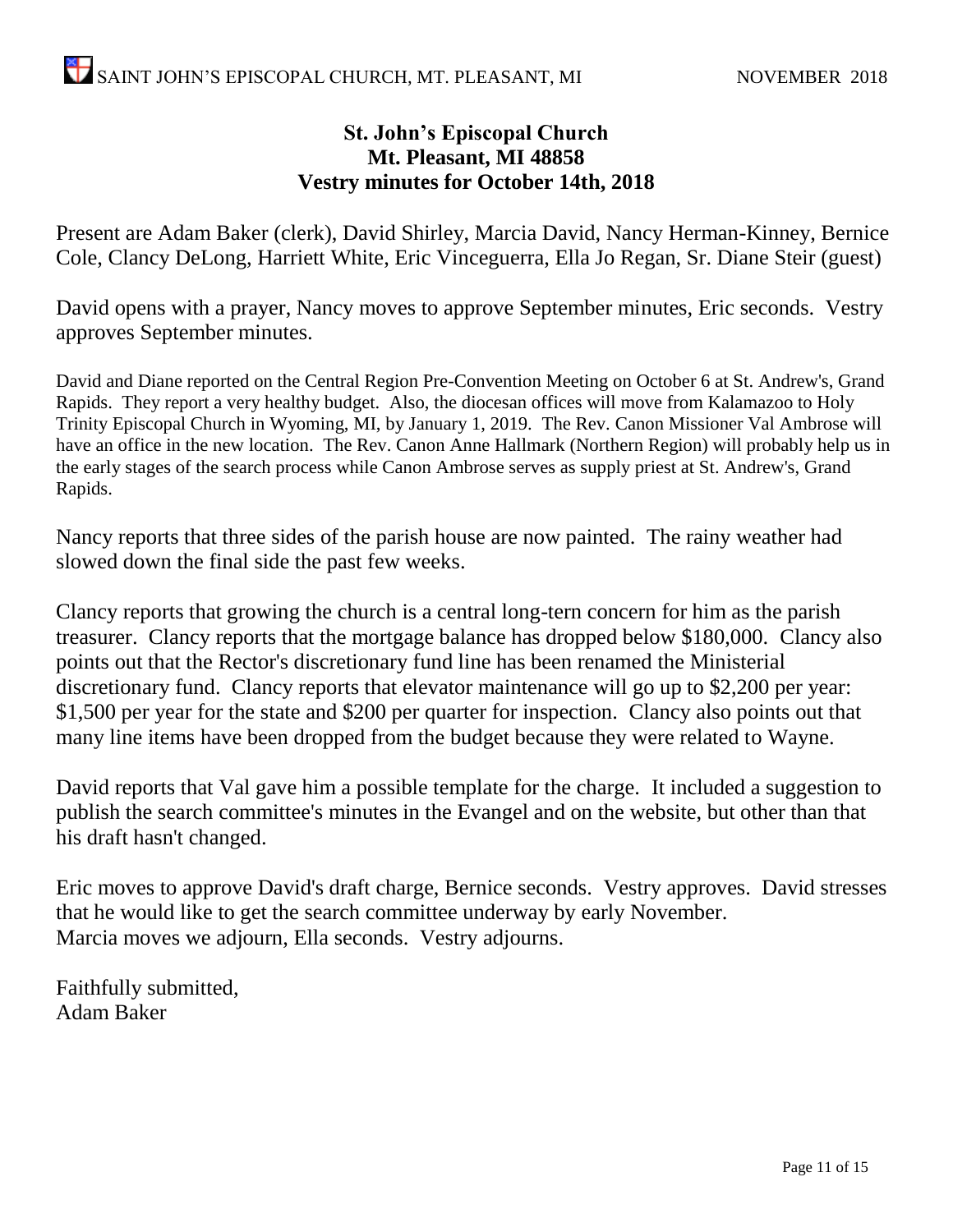# SAINT JOHN'S EPISCOPAL CHURCH, MT. PLEASANT, MI NOVEMBER 2018

#### **September 2018 Financial Report**

Below is a summary of operating fund activity through the end of September (75.00%).

#### **Operating fund receipts over (under) expenditures ................. \$ (12,251.65)**

We usually see an increase in operating pledges in September from parishioners returning from summer vacation. This year, we did not. We are seriously behind in operating pledges.

Capital campaign pledges are also in arrears. In addition, some parishioners who committed to special, additional items have not fulfilled their obligations. We appreciate these gifts, but they are exclusive from the amounts pledged for the building, funds our church has already paid.

#### **Cash balances on September 30, 2018 are as follows:**

**Capital Campaign funds balance on January 1, 2018...................20,103.05 Capital Campaign funds balance on September 30, 2018.............10,788.99**

#### **Capital Fund Activity For September:**

 **Net Activity ..................................................... (1,878.78)**

#### **BUILDING PROJECT**

| Non-Capitalized Expenses (Bank Fees/Interest) 16,974.50 |  |
|---------------------------------------------------------|--|

 **Subtotal..........................................................459,320.21**

Anticipated Expenses:

#### **TOTAL PROJECT COST.....................................475,910.92**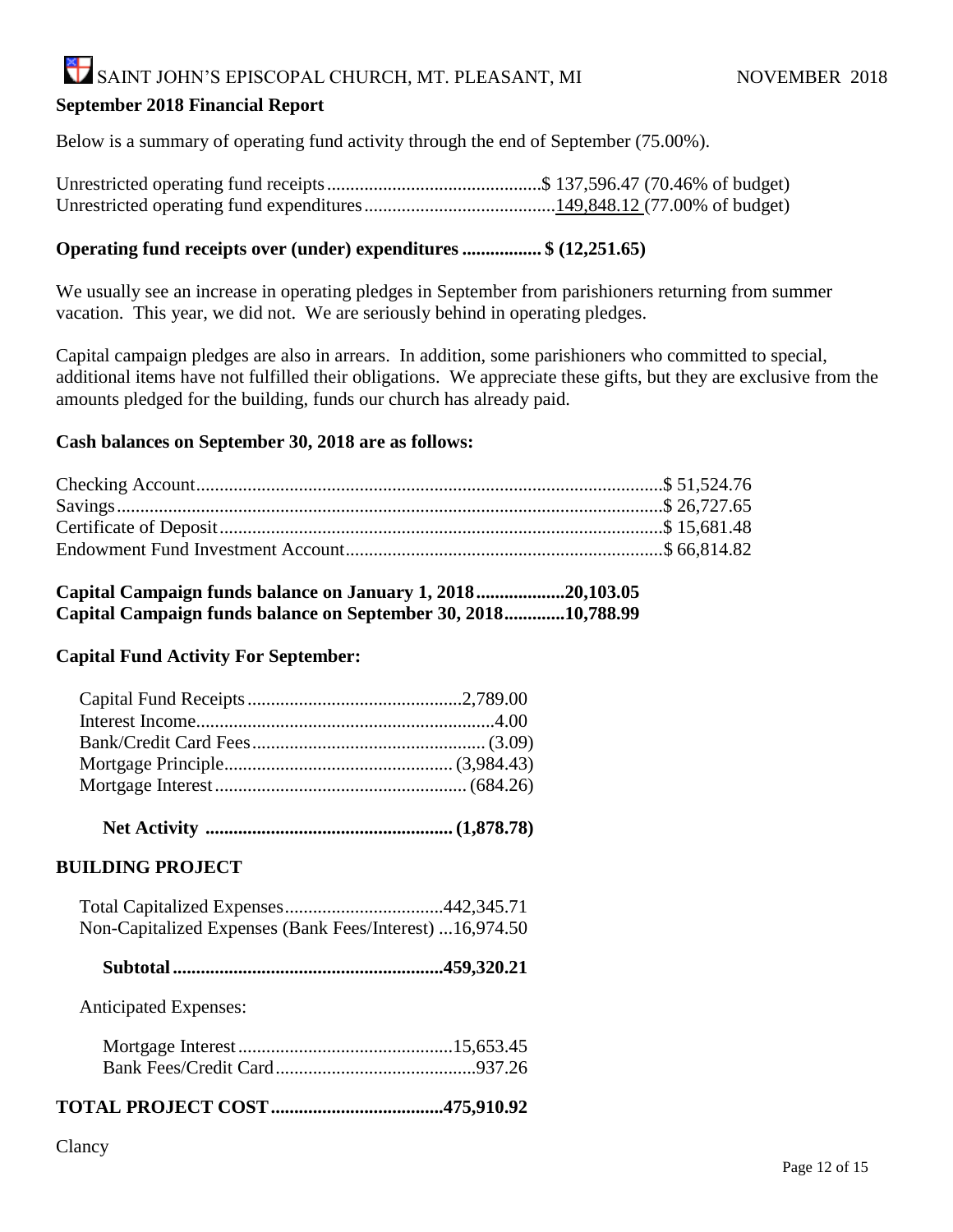### **ANGLICAN WORTHIES**

#### 336. Temple, Frederick (1821-1902) (pt. ii) Archbishop of Canterbury

Temple's consecration to the bishoprick of Exeter was marred with controversy. He was not a popular choice because while at Rugby he had contributed an essay to \*Jowett's *Essays and Reviews* (1855) to which others had contributed pieces discussing controversial theological issues. Temple's essay was the least inflammatory and by itself was no more than a draft of a lecture he had given to his boys at the school. The title,"The Education of the World," emphasized individual development, replacing obedience taught in the Old Testament with emphasis on New Testament and the primacy of individual conscience. (It showed the influence of the writings of \*Coleridge and Thomas \*Arnold.) But it raised the ire of former colleagues because it was included with other more controversial essays; guilt by association. He was asked before consecration to withdraw his essay. Characteristically, he would not abandon the others who had written. \*Pusey tried to get the Greater Chapter of Exeter to stop the proceedings, Bishop Hill of Lincoln lodged the last protest; Temple was admittedly nervous. He was consecrated anyway. In the middle of the ceremony a crowd of working men walked into the cathedral, disrupting the service, to pay homage to him. Later, after being made bishop, he withdraw the essay.

Exeter was lacking in diocesan discipline. Under Henry Phillpotts, who had held the position for eighteen years, it had become rather lax. Temple remedied this. He demanded that his clergy work a great deal harder than they had been accustomed to. Working without an assistant, once he brought his clergy under control, Warre Cornish tells us, Temple "ruled his diocese, if not with universal consent, yet with universal respect. His roughness of manner ceased to be resented, when his warm heart, honesty, courage, sand devout spirit came to be known." Temple's clergy were expected to teach in the schools, where a school was available, and render particular assistance to working men, especially when it was obvious that alcoholism had become a problem. He urged more regular confirmations and the training of teachers. (He demanded that cathedral canons earn their keep as well!)

The diocese of Exeter at that time included Cornwall, so distant from Exeter that it had not been visited by Temple's predecessor for some time. Needless to say, Temple took care of this. While he enjoyed traveling to Truro, he saw that the diocese was divided. And what was even more unthinkable, the allowed the bodies of Dissenters to be interred in the local Anglican churchyards!

The Elementary Education Act of 1870 mandated that local churches that had been providing schooling improve their standards. Temple, as we know, had been involved in national education since the 1840s. In Exeter he subscribed £500 for this purpose, to include secondary education as well. His purpose, Mark Chapman tells us, was to make it possible for a bright pupil, whose parents could never have afforded to send their promising child to Eton or another "public" school, to continue to a college at Oxford or Cambridge. (In 1904 a royal commission discovered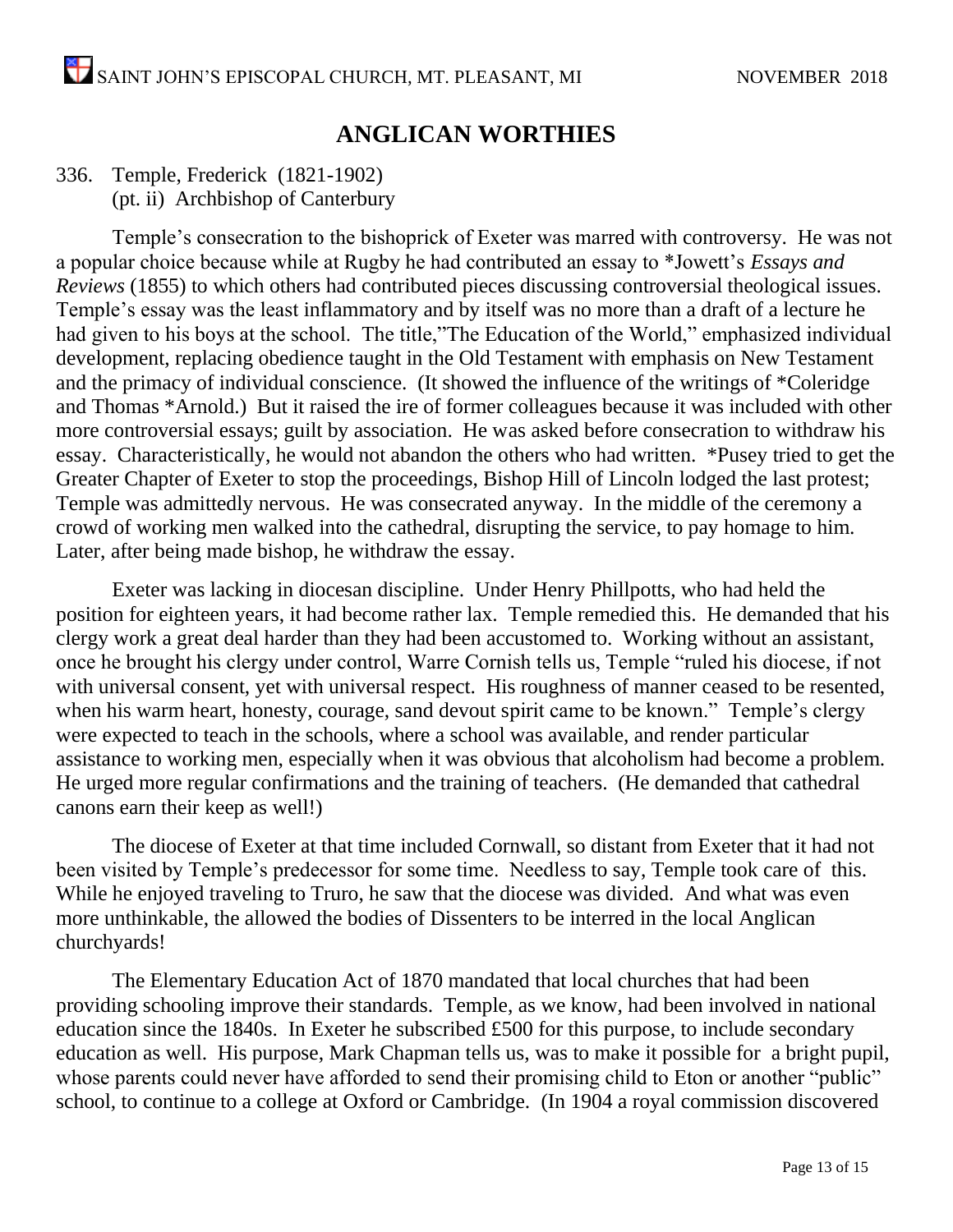# $\sum_{i=1}^{8}$ SAINT JOHN'S EPISCOPAL CHURCH, MT. PLEASANT, MI NOVEMBER 2018

that there was a higher percentage of children receiving education at the secondary level in Exeter than any other city in England. This was obviously due to Temple's initiative.

In 1884 Temple was invited by Jowett to deliver the Brampton Lectures at He spoke of the relation of science to religion, sensitive to many clergy after the publication of *Origin of the Species* in 1859. Evolution did not bother Temple. (Matthew Arnold and Robert Browning were in the audience.)

White still at Rugby, Temple's mother, to whom he had been devoted all his life, died. Ten years later, in 1876, he married Beatrice Blanche, a daughter of William Saunders Sebright Lascelles and Lady Caroline Georgiana Howard, daughter of the Earl of Carlisle. From this union were two boys, Frederick Charles, who served in the Indian Civil Service, and William (1881- 1944), who followed his father into the Church and was named Archbishop of Canterbury in 1942.

Temple's career was not finished! In 1885 Archbishop Benson recommended Temple to succeed John Jackson as Bishop of London. (When he and his wife were moving to London, he had to borrow £5000 to do it.) In London Temple allowed his new clergy to select their own deans; he advocated work with the poor of the city. In his new post he served on the Royal Commission for the blind, deaf, and dumb, as well as a commission on housing for the working class. David Edwards says that by this time the aging Temple had changed. "He had come to love more than anything else the response of simple people to his simple preaching." Regarding the Resurrection, he said, "It was not a miracle, but the first instance of the working of a law till the last day quite unknown, but on that last day operative in all that ever lived." In 1891 he established an order of lay readers.

His strenuous career climaxed in 1896 when he was appointed Archbishop of Canterbury. He was probably too old to do much with this; his eyesight was failing, and he was frail. Nevertheless he continued to advise on questions of education, while much of his time was taken with accompanying the queen when she was in the city. He presided over her funeral. (When he crowned Edward VII, he had to be helped to his feet by the king.) He got rid of the prelate's opulent palace in Addington's Park that \*Manners Sutton had acquired and purchased a more moderate residence near Lambeth. In 897 he presided over the 4<sup>th</sup> Lambeth Conference and during that affair he led a pilgrimage of more than one hundred bishops to Glastonbury. At the conclusion of the conference he wrote the entire encyclical himself.

The following year Temple accepted an invitation to the annual meeting of the General Assembly of the Church of Scotland. In 1902 he spoke at length in favor of Balfour's Education Bill and fainted before he was finished. This wonderful, grand old man died days later. In summary Chapman says, Although Temple accomplished much through his unusual vigor of mind and body, his personality would be considered greater than his work. He had extraordinary force of character, shrewd common sense, and a simplicity which distinguished him from his contemporaries. He did not consider Christian doctrine to be at the heart of Christian faith and, like S.T. Coleridge, considered Christianity a life, not a speculation. . . . Although he was a man of his time, Temple made his mark on the English church and nation, most particularly in the field of educational reform."  $-$ hlf